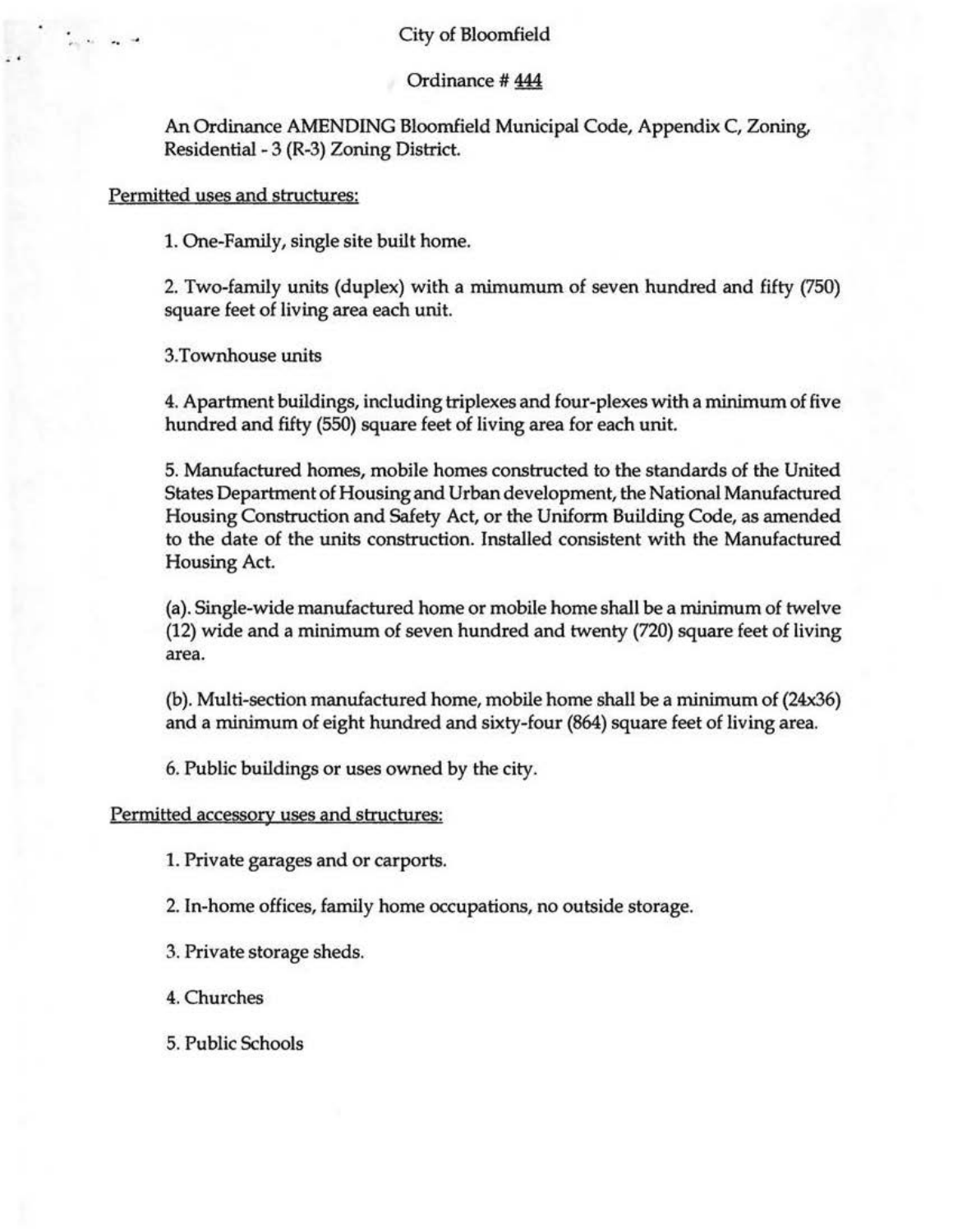# Prohibited uses and structures:

..;

1. Regarding home offices and home occupations, there will be no display of signs or any products or commodities pertaining to it that is visible from any public street or right-of-way.

2. No outside storage regarding to home occupations.

3. Office buildings

4. Motels, inns or lodging houses.

5. No domestic fowl

6. No swine including domesticated swine (pot belly pigs)

### Special Use:

The following uses are allowed in the district provided that a special use has been approved by the city council. Before any special use shall be granted, it shall be shown that the proposed use is essential or desirable to the public health, safety, or general welfare; that the proposed use or uses will not be detrimental to the public health, safety or welfare, injurious to other properties in the vicinity.

1. Libraries

2. Cemeteries

3. Private schools

4. Livestock (cow, horse, sheep, goats, etc.) A minimum of twenty thousand (20,000) square feet of open space land for each large animal (cows, horses etc). Ten thousand (10,0000 square feet for each small animal (sheep, goats etc.) Excluding houses, storage units or barns.

# Minimum lot requirements:

1. Each lot area for a site built home or multi-section manufactured home, mobile home shall be a minimum of six thousand (6000) square feet with a minimum lot line of seventy (70) feet. A site built home or multi-section manufactured home shall be situated on the lot so the front door, (main entrance) is facing the public street or right-of-way.

2. Each lot area for a single-wide manufactured home, mobile home shall be a minimum of five thousand (5000) square feet, with a minimum front lot line of fifty (50) feet.

3.Each lot area for townhouses or two-family (duplex) units, shall be a minimum of six thousand (6000) square feet, with a minimum front lot line of seventy (70) feet.